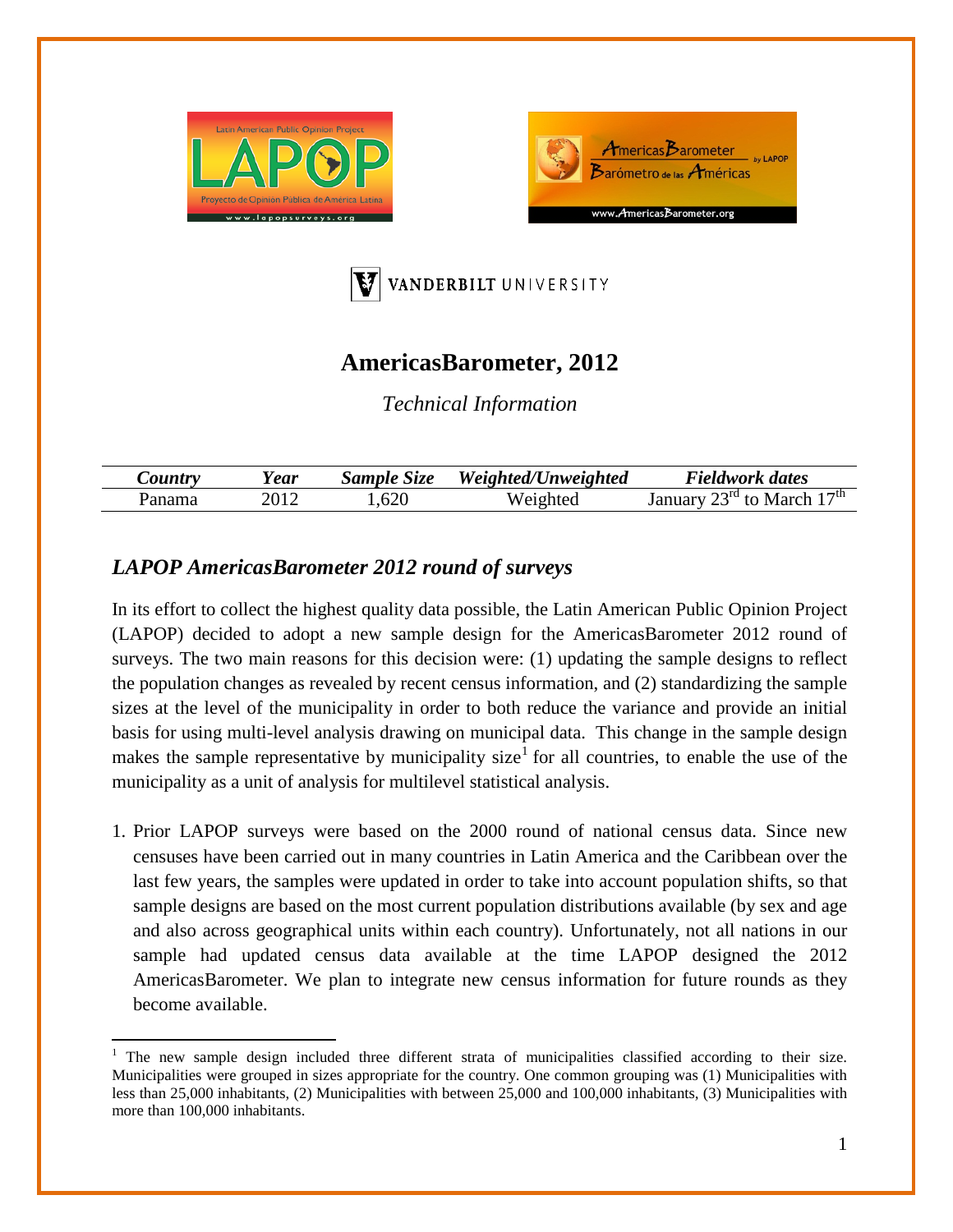2. With the objective of making it possible to perform subnational multi-level analyses and therefore assess the impact of both contextual and individual level characteristics at the subnational level, LAPOP adopted a new strategy for designing survey samples that allocate a somewhat larger number of cases to smaller municipalities within each country. Recent studies have demonstrated the importance of considering both the effects of municipal as well as regional characteristics on citizens' attitudes and behaviors; however, multilevel analyses are only feasible if a reasonable number of interviews are carried out in each municipality, and if those interviews are reasonably well distributed throughout each municipality. Prior LAPOP samples were PPS[2](#page-0-1) adjusted to the municipal level, but this meant that some municipalities had a very small number of interviews, while others were quite large. A single large municipality, e.g., the capital of the country, could have drawn a very larger number of interviews. For the 2012 round, we continued to use PPS in the selection of the municipalities themselves, but established a target minimum sample size for each municipality of 12 respondents for larger countries and 24 respondents in smaller countries, in both cases divided into clusters of six respondents each. The clusters were distributed in direct proportion to the urban/rural breakdown of a given municipality[3](#page-1-0). Thus, by increasing the number of interviews per municipality in the smallest municipalities, LAPOP seeks to facilitate investigating subnational patterns using multilevel modeling techniques. For the larger municipalities, we also retained the PPS approach, but would often subdivide the large cities into districts (or equivalent units) whenever possible so that a large city might have 4 or even 6 PSUs. Our rationale there was to treat the district as a unit for the purposes of calculating the intra-class correlations (rho statistic). The largest gains from this new sample design will come in subsequent rounds of surveys, as aggregated data across time will provide users with larger municipal sample sizes. The 2012 round established the basis for collecting useful data at the municipal level that can be merged with future round of surveys using the same sample design.

Simulations were carried out using the 2010 data set in order to determine the impact of revising the sample designs. Those simulations demonstrated the efficacy of the new design proposal, but required some modification for the largest countries in the sample. At the same time, the 2012 round sample design continue to utilize the very same strata as in prior years in order to maintain the reporting continuity of prior studies.

The remaining pages of this technical note describe the sample design of the Panamanian AmericasBarometer 2012 survey.

<sup>2</sup> Probability Proportional to Size

<span id="page-1-0"></span><sup>&</sup>lt;sup>3</sup> It should be noted that in some countries particular circumstances forced some deviation from this norm of 12 and 24 respondents per municipality. Users of the database should examine the variable PSU included in the UNWEIGHTED dataset to find sample sizes per municipality (or subunits of municipalities when the population size of the municipality was very large).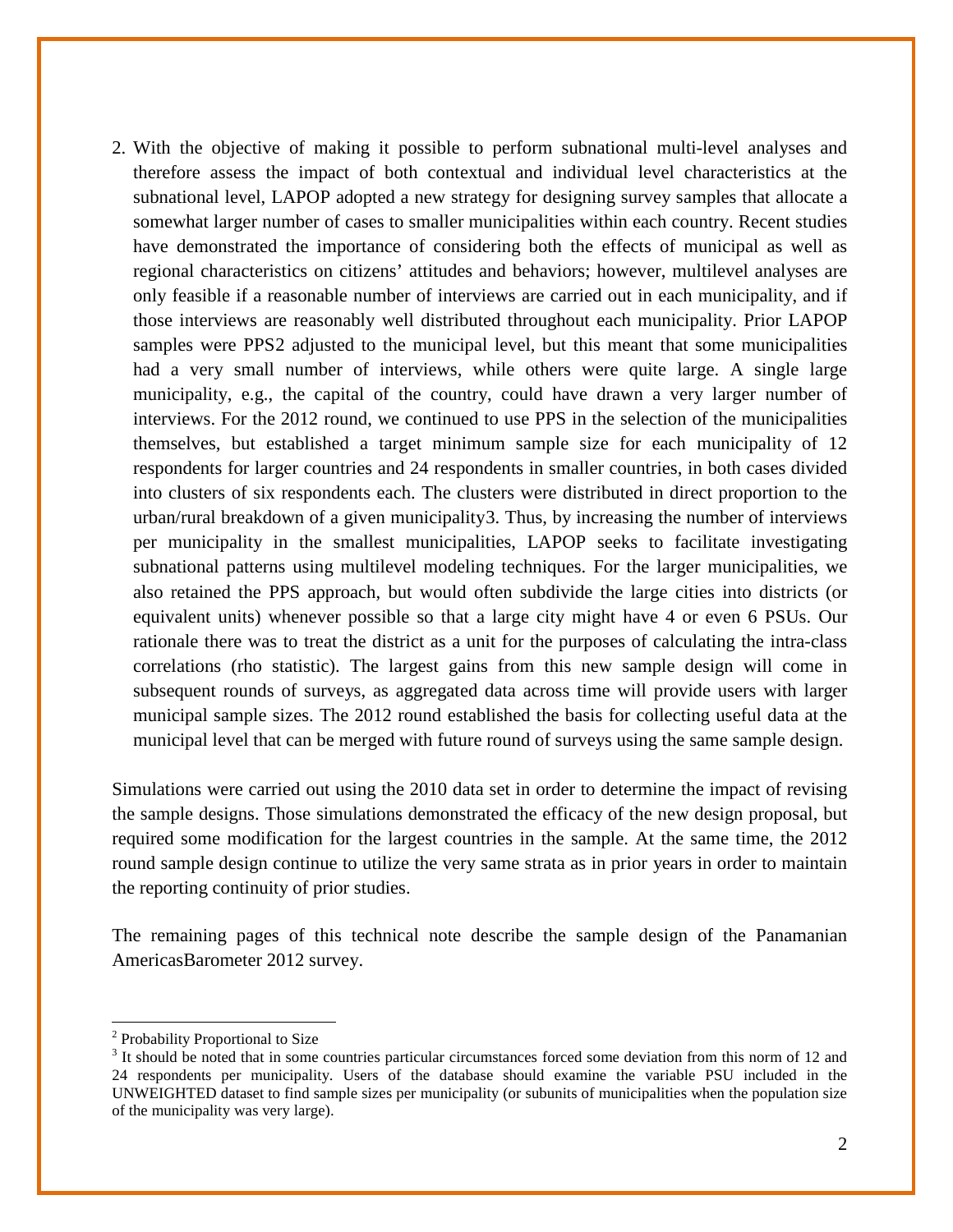## *Panama 2012 AmericasBarometer Round*

This survey was carried out between January  $23<sup>rd</sup>$  and March  $17<sup>th</sup>$  of 2012, as part of the LAPOP AmericasBarometer 2012 wave of surveys. It is a follow-up of the national surveys of 2004, 2006, 2008, and 2010 carried out by the LAPOP. The 2012 survey was conducted by Vanderbilt University with field work being carried out by Borges y Asociados. The 2012 AmericasBarometer received generous support from many sources, including USAID, UNDP, IADB, Vanderbilt U., Princeton U., Université Laval, U. of Notre Dame, among others.

The project used a national probability sample design of voting-age adults, with a total N of 1,620 people involving face-to-face interviews conducted in Spanish. The survey used a complex sample design, taking into account stratification and clustering.

The sample was developed using a multi-stage probability design and was stratified by the four major regions of the country: Metropolitan Area, Oriental, Central, and Occidental Region. Each stratum was further sub-stratified by size of municipality<sup>[4](#page-1-0)</sup> and by urban and rural areas within municipalities. Respondents were selected in clusters of 6 interviews in urban and rural areas.

The sample consists of 62 primary sampling units and 256 final sampling units, including 10 provinces in Panama. A total of 1068 respondents were surveyed in urban areas and 552 in rural areas. The estimated margin of error for the survey is  $\pm 2.5$ .

Table 1 shows the unweighted sample size in each of the four regions (strata).

| <b>Strata</b>     | <b>Unweighted Sample Size</b> |
|-------------------|-------------------------------|
| Metropolitan Area | 576                           |
| Oriental          | 378                           |
| Central           | 360                           |
| Occidental        | 306                           |
| <b>Total</b>      | 1,620                         |

**Table 1: Sample sizes by Strata in the 2012 AmericasBarometer Survey in Panama**

Quotas for gender and age were adopted since multiple recalls in a national sample such as this are impractical from a cost standpoint. Our experience shows that even three recalls leave the sample with a notable gender imbalance (more women than men). Rather than have to include

<sup>4</sup> The new sample design included three different strata of municipalities classified according to their size.

Municipalities were grouped in sizes as follow: (1) Small municipalities with less than 25,000 inhabitants, (2) Medium-sized municipalities with between 25,000 and 100,000 inhabitants, (3) Large municipalities with more than 100,000 inhabitants.